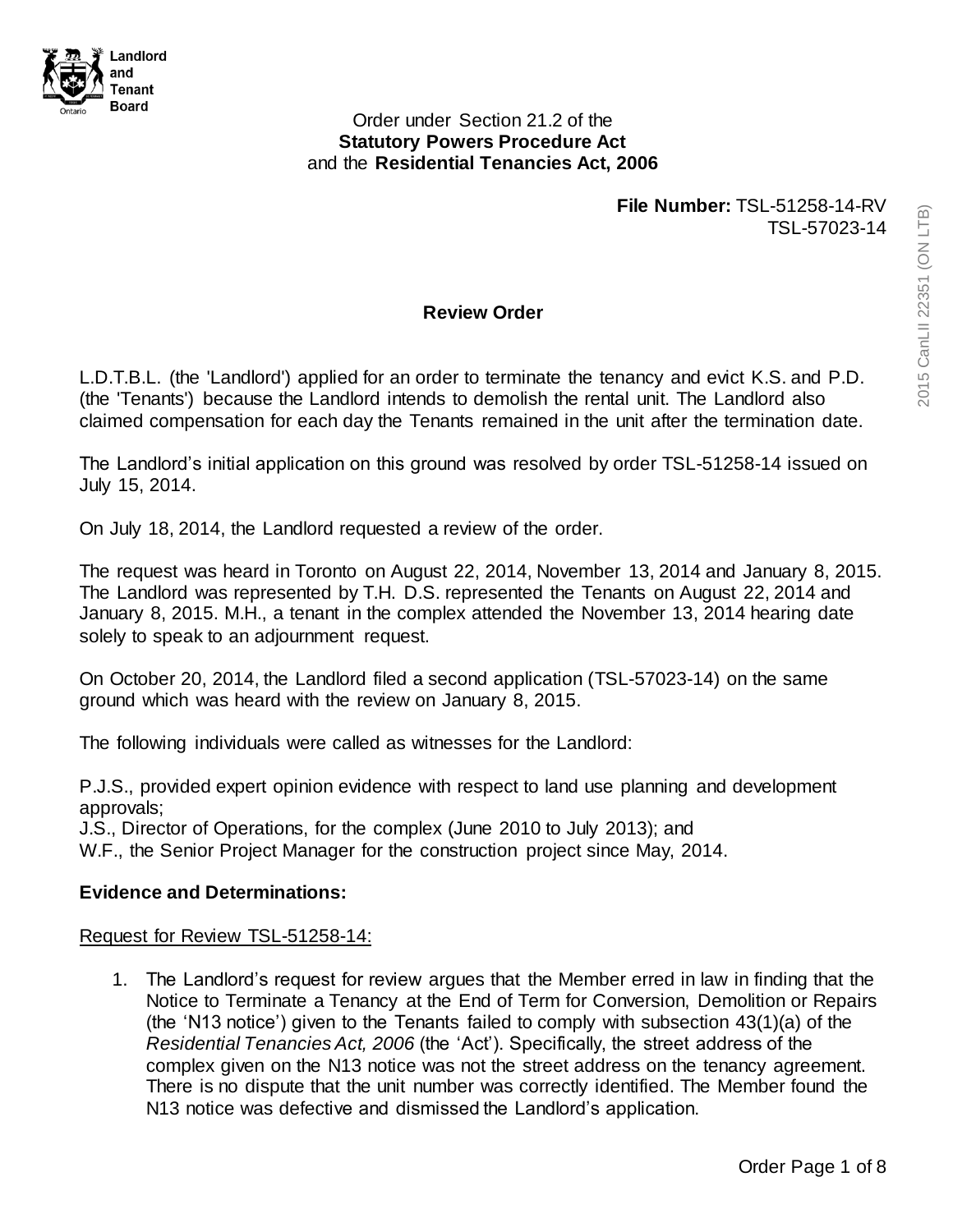2. In accordance with subsection 43(1) of the Act:

*Where this Act permits a landlord or tenant to give a notice of termination, the notice shall be in a form approved by the Board and shall,*

*(a) identify the rental unit for which the notice is given;*

*(b) state the date on which the tenancy is to terminate; and*

*(c) be signed by the person giving the notice, or the person's agent.* [Emphasis added]

- 3. The situation involving this residential complex and the street address is rather unique. The complex is a high rise building with a former hotel on the lower floors and a number of occupied and vacant rental residential units on the upper floors.
- 4. The entrance to the hotel and residential units has always been through the common building front doors, lobby and elevators. Despite sharing an entrance the street address number for the hotel was "955" while the address for the residential units was "965". When the renovation and other construction work began the doors to the complex were close and a new one opened. It was the Landlord's position that both "955" and "965" are "so called addresses of convenience for the actual legal address of the complex [which] is 951".
- 5. The street address of "955" is reflected on the N13 notice given to the Tenants by hand on September 27, 2013.
- 6. The actual legal street address of the complex is "951" (Transfer/Deed, tax bill, etc.), the street address of "955" is found on various documents from the City of Toronto Fire Services and the Municipal Licensing and Standards Department.
- 7. It is the Landlord's position that the purpose of subsection 43(1)(a) of the Act is to give the Tenants notice that their unit is subject to a request to terminate the tenancy. The provision does not require that the address be shown exactly as in the tenancy agreement; rather it simply requires that the unit be identified. Furthermore, there was no possibility of confusion as to which unit was in issue given the Tenants have been aware of the redevelopment for nearly two years, the notice was delivered directly to the unit, and the Tenants were aware of the eviction application for almost ten months. Therefore the N13 notice given to the Tenants were in substantial compliance with the Act.
- 8. It is the Tenants' position that the original hearing Member's decision finding the N13 notice defective was reasonable and correct in law. The Tenants submitted that statutory notice provisions are mandatory in nature and require strict compliance (*Re Bianchi et al. and Aguanno et al.,* 1983 CanLII 1967 (ON SC)). In *Re Bianchi*, the termination date was not at the end of the term as mandatorily required by the Act, so the Divisional Court found the notice defective. *Re Bianchi* is distinguishable here on the basis that it is not a mandatory requirement of the Act that a notice of termination contain the correct mailing or legal address; merely that it identifies the rental unit.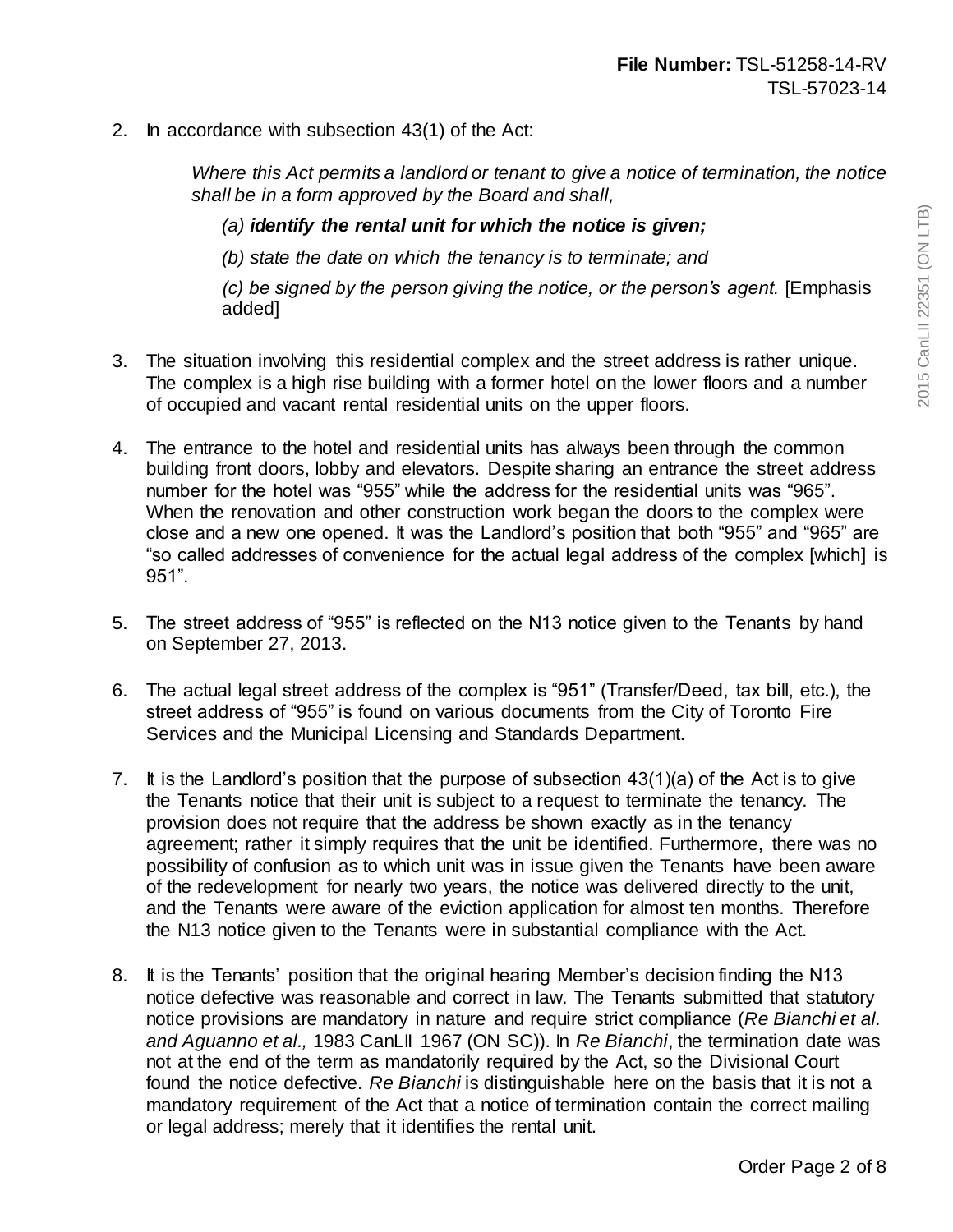- 9. The issue to be determined by the Board is whether the Member's interpretation of 43(1)(a) of the Act is unreasonable.
- 10. Subsection 43(1)(a) of the Act requires the notice to identify the rental unit. There is no dispute that the unit was correctly identified on the N13 notice. Pursuant to section 212 of the Act, "s*ubstantial compliance with this Act respecting the contents of forms, notices or documents is sufficient".* Section 212 does not give the Board the authority to waive the mandatory requirements with respect to the content of notices; but it does mean that mistakes with respect to non-mandatory parts of the Board's forms may not matter. It is unclear whether the original hearing Member turned his mind to this provision of the Act given that there is no mention of it in the order even though it says: "[a]ll the reasons for this order are contained herein, and no further reasons will be given". I believe that this failure to identify the mandatory requirements of the Act and separate them from the nonmandatory requirements for notices and apply s. 212 accordingly, constitutes is unreasonable and a serious error in law.
- 11. Given that the Tenants were aware of the redevelopment for nearly two years and that the N13 notice was hand delivered to the unit, there can be no possibility or confusion that the N13 notice was for their unit and they were fully aware of the case made against them. As a result, I find that the N13 notice was in substantial compliance with the Act. The request for review is granted.

# Apprehension of Bias:

- 12. On November 13, 2014, the Board received a facsimile from Tenants' counsel indicating that he would be unable to attend the hearing later that day and was seeking an adjournment. The Landlord opposed the adjournment citing an alleged pattern of delay on the part of Tenants' counsel arguing the adjournment was an abuse of process. The Landlord directed me to the procedural history of this file including correspondence between the parties and prior adjournment requests. The adjournment was granted over the objections of the Landlord.
- 13. At the re-convening of the hearing on January 8, 2015, Tenants' counsel requested that I recuse myself from the hearing for reasonable apprehension of bias based on comments made by me with respect to this adjournment request at the November 13, 2014, hearing date.
- 14. The Tenants' counsel took issue with the Board's use of the word "convenient" when describing his absence on November 13, 2014. I stated:

"With respect to any adjournment request, obviously I have to consider the prejudice on the parties. The concern I have in your request for denying the adjournment, that goes mostly to the fact, that clearly, albeit there may have been issues with respect to delay and I would agree with you that it seems shall we say convenient that it happened today but I'm guide by div court rulings with respect to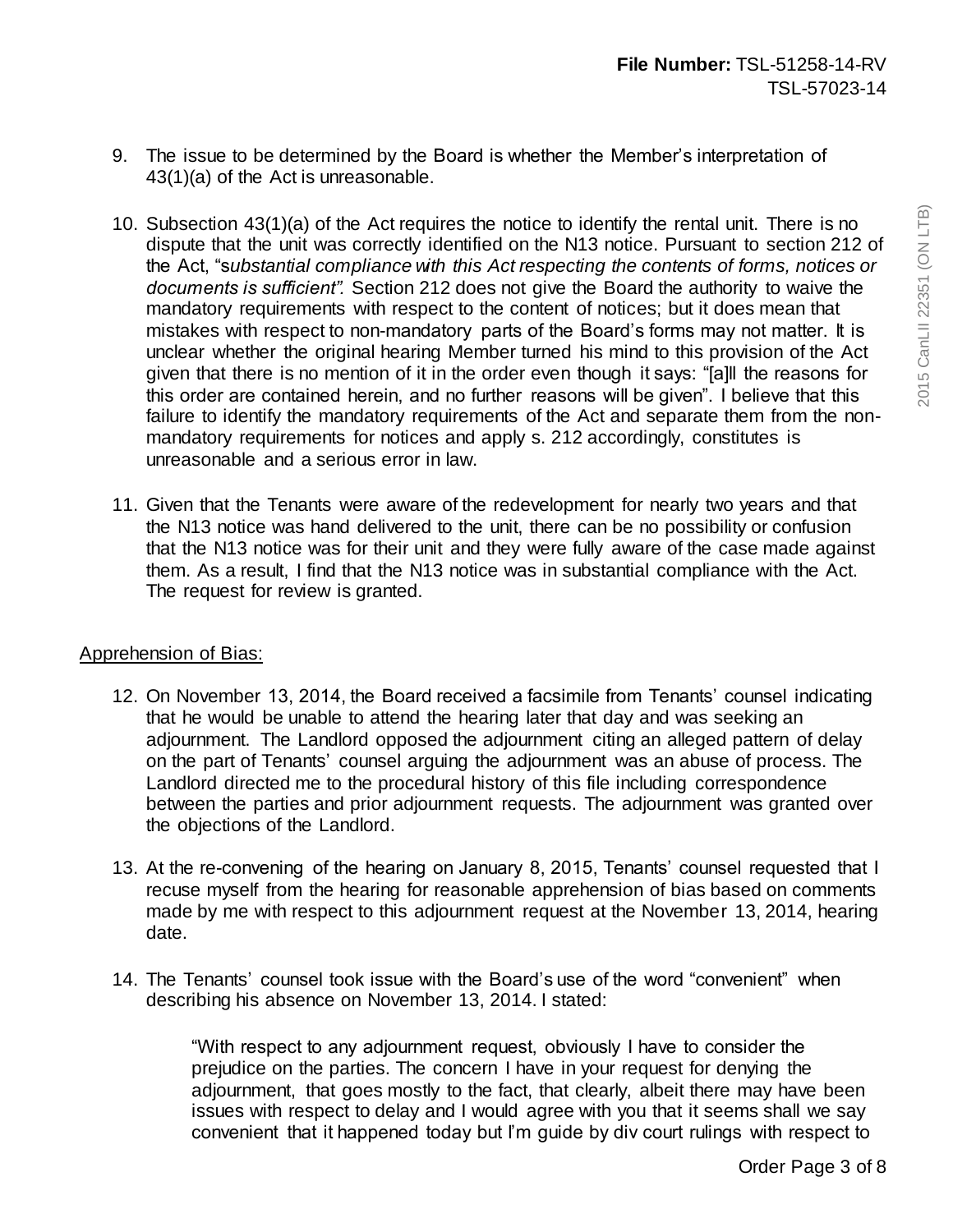adjournments where the parties have demonstrated a willingness to participate in the hearing you should give them the benefit of the doubt."

- 15. The Tenants' counsel submits that his credibility with respect to the representation of his clients has been damaged and the appearance of fairness has been irretrievably compromised.
- 16. The Landlord in response submits that there is no basis for a claim of bias given the innocuous remark reflecting the reality of granting yet another procedural indulgence to the Tenants. Furthermore, he argues the motive for the bias motion is nothing more than another attempt at delay.
- 17. In addition, Tenants' counsel took exception to comments I made during a verbal exchange between myself and Landlord's counsel regarding the time needed to hear the reviews at the next hearing. It is the Tenants' position that the following exchange would lead one to believe that I had already prejudged or had a predisposition towards the outcome of the hearing.

"…these are applications based on demolition, it is not something that I think is in dispute, that it is going to be demolished, so really the only issue then is section 83 relief which is individual to each [of the] tenants."

- 18. It the Landlord's position that it is extremely clear that I was only expressing my impression or understanding of the position of the parties at the time, based on the submissions made before the Board. The Tenants have never asserted that the proposed project was not demolition. In a letter from Tenants' counsel dated June 27, 2014, to the Landlord he states: "Further to our recent correspondence and conversations, I enclose herewith Summary of Issues my clients intend to raise at the hearing before the Landlord and Tenant Board. To be clear, we will be relying on S. 83(3) of the *Residential Tenancies Act*". The letter goes on to list 60 issues and nowhere on this list is there any mention or any indication that the Tenants intend to assert the work does not constitute demolition.
- 19. The test for reasonable apprehension of bias is set out in the dissenting judgment of Mr. Justice de Grandpre in *Committee for Justice and Liberty et al.* v*. National Energy Board et al.,* [1978] 1 SCR 369 at 394:

…*the apprehension of bias must be a reasonable one, held by reasonable and right minded persons, applying themselves to the question and obtaining thereon the required information. In the words of the Court of Appeal, that test is "what would an informed person, viewing the matter realistically and practically – and having thought the matter through- conclude. Would he think that it is more likely than not that [the decision maker], whether consciously or unconsciously, would not decide fairly.*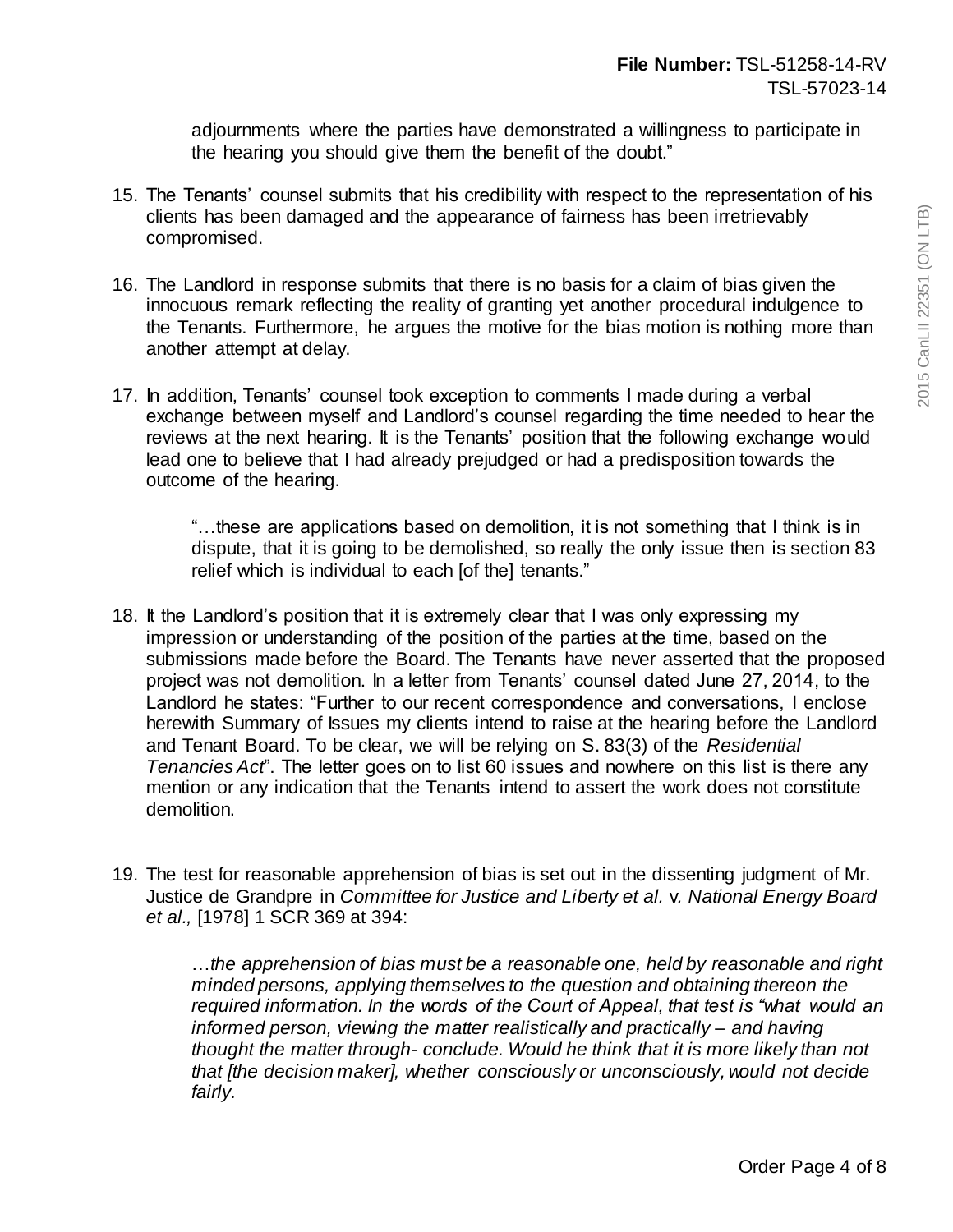- 20. The onus of demonstrating bias lies with the person who is alleging its existence. The basis for a reasonable apprehension of bias must be substantial. "Mere suspicion" is not enough, and a real likelihood or probability of bias must be demonstrated. (*R v S (RD) p. 531*.)
- 21. I do not believe that an informed and reasonable person, viewing the matter realistically and practically, and having thought the matter through would conclude that there is a reasonable apprehension of bias in this case. With respect to the first comment complained of, the Tenants were successful in obtaining the adjournment. With respect to the second, it was simply a statement of fact based on the record before the Board. More importantly, none of the behaviour complained of was in any way out of the ordinary or unreasonable. As a result, I declined to recuse myself.

## The Applications for Termination for Demolition (TSL-51258-14-RV and TSL-57023-14):

- 22. The project undertaken by the Landlord involves a nine storey addition to the top of the existing tower effectively increasing the height from 32 to 41 storeys and adding to the base an eight storey podium building "with wings". One of those wings would include a purpose built building which would house 78 residential rental units. The scope of the work involves demolition of "demising walls and units on each of the existing floors", and the construction of the "super structure" that will support the additional floors.
- 23. The City Council approved the application to demolish the 161 existing residential units including the unit in which these Tenants reside. As part of the approval process the Landlord was required to provide and maintain 78 replacement rental housing units "comprising of 16 bachelor units, at least thirty-seven 1- bedroom or greater units and at least twenty-five 2 bedroom units, of which at least 28 units shall have mid-range rents". The City has issued four demolition permits from March, 2013 to March, 2014. In addition, City Council also required to the Landlord to double both the notice period set out in subsection 50(2) and the compensation payable to the Tenants.
- 24. The Landlord submitted into evidence, a letter from the City of Toronto's Acting Chief Planner and Executive Director dated April 20, 2012, in which he states in part "confirmation has been provided that the work proposed constitutes demolition rather than condominium conversion as per the City of Toronto Official Plan and Rental Housing Demolition and Conversion By-law".
- 25. The Landlord also submitted into evidence, architectural drawings of the complex which show the current configuration of the Tenants' unit will disappear with the removal of walls and changes to the floor configuration.
- 26. At the very end of the hearing the Tenants made submissions for the first time that the work constituted conversion and not demolition under the Act. No evidence was led in support of this proposition during the hearing.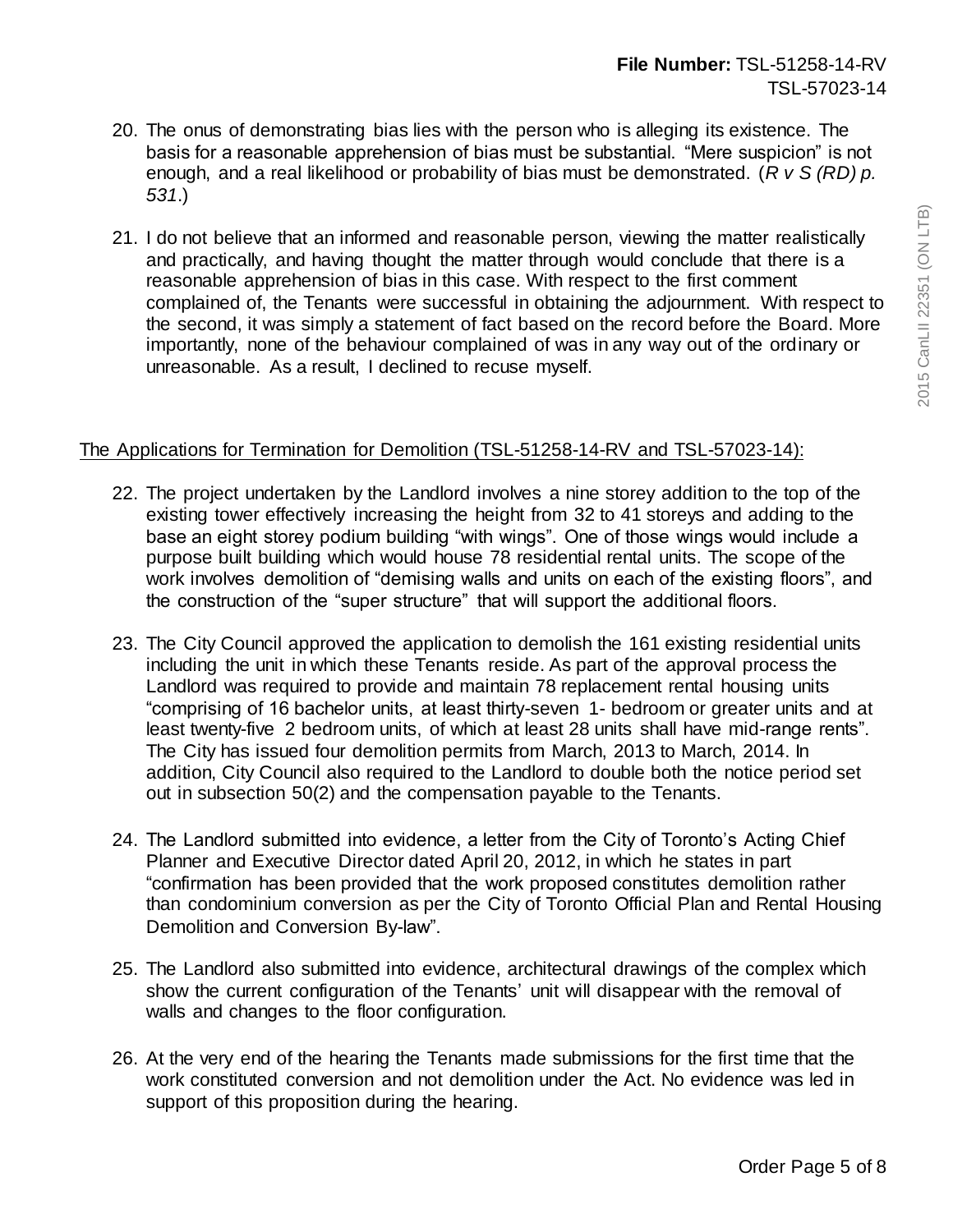- 27. Based on the evidence before me, I am satisfied that the work the Landlord intends to undertake would be in the nature of demolition and not conversion. The project will effectively cause the rental unit to disappear and change irrevocably. As a result, I find the work constitutes "demolition" under the Act.
- 28. The Landlord has paid the Tenants the amount of compensation required by the City, as stated above it is twice the amount required under section 52 of the Act.
- 29. Given all the above, I am satisfied that the Landlord in good faith requires possession of the Tenants' rental unit in order to demolish it.

### Section 83:

- 30. The Tenants submitted that the Board must deny the eviction pursuant to subsection 83(3)(a) of the Act because the Landlord is in serious breach of the Landlord's responsibilities under this Act or of a material covenant in the tenancy agreement. The wording in s. 83(3)(a) is in the present tense meaning the serious breach must be ongoing at the time of the hearing before the Board.
- 31. The Tenants raised a number of issues in support of their claim that the Landlord is in serious breach of its obligations.
- 32. First, the Tenants raise maintenance issues including: elevators not in very good condition, a one-time occurrence involving a flood in the locker room due to a burst pipe, and occasional issues involving the HVAC. These problems do not rise to the level of "serious" as contemplated by s. 83(3)(a) of the Act.
- 33. Second, the Tenants raise the discontinuance or reduction of services and facilities. Essentially the facts are not in dispute. When the hotel in the complex closed on or about June 15, 2012, a number of the hotel services or facilities that were available to the residential tenants were discontinued or reduced. The following services or facilities were discontinued: front entrance/lobby, valet parking, concierge, restaurant, outdoor patio, lounge, pool, convenience store, wake-up service, room service, and foreign exchange service provided at the front desk. The size of the gym and the amount of equipment available there was reduced as were the laundry facilities. Although the loss of these facilities is ongoing it is no longer a breach of the Act. I say this because s. 130(5) of the Act sets out a one year limitation period for the loss reduction of facilities. As it is more than one year since these reductions or discontinuances occurred it cannot be said the Landlord is in serious breach of the Act with respect to them. As for it being a serious breach of the tenancy agreement, please see the discussion below.
- 34. Third, as the redevelopment work has already begun there is significant construction and demolition activity; the complex is a construction zone. The entrance to the building has been changed and as a result, the Tenants have lost independent access to the building. The Tenants require the construction security firm to permit them to access the complex and the laundry room. At times when security is not at their station they are required to wait until their return. It was the evidence before me that part of security's duties required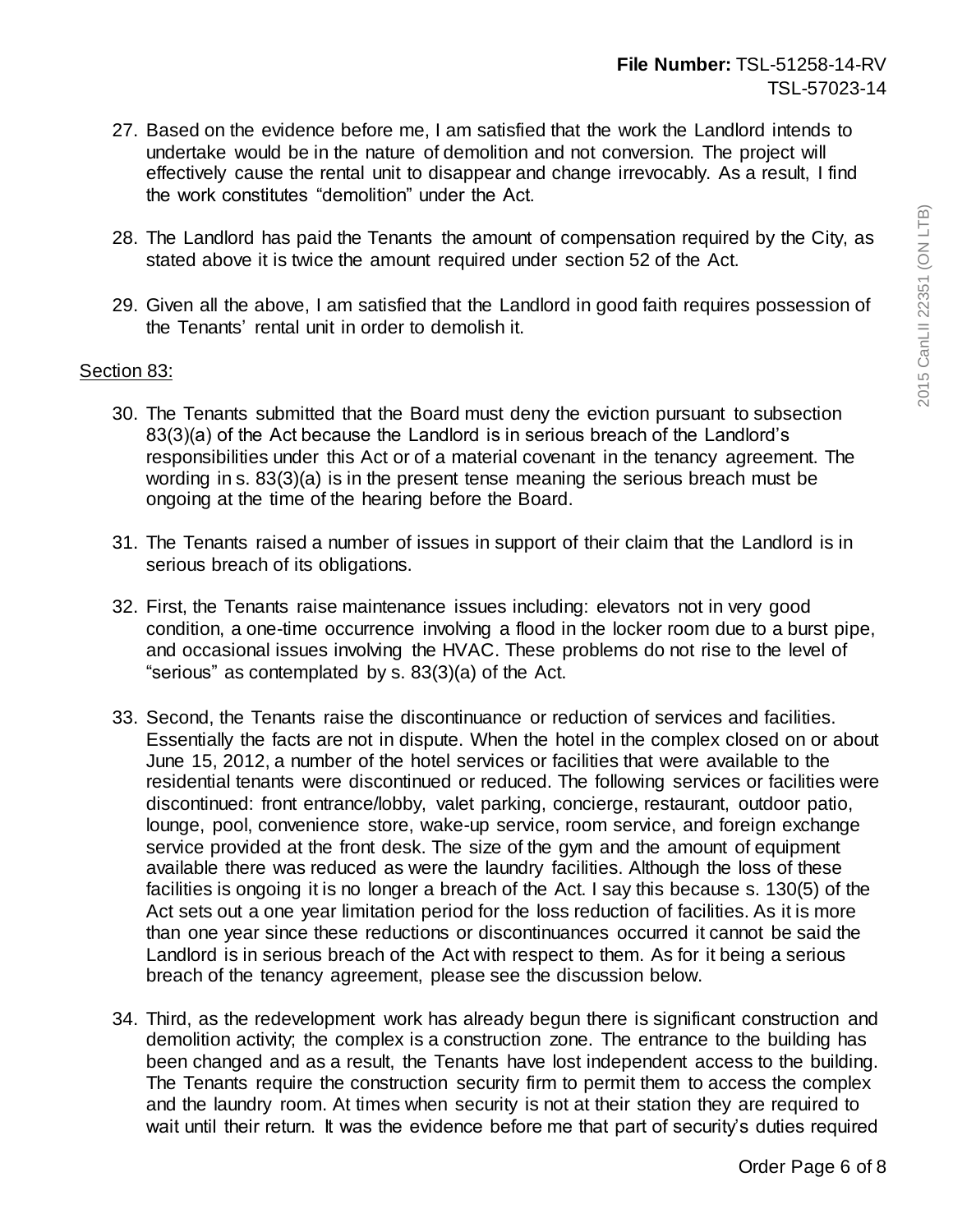by the City involves a "fire walk" through the construction and garage areas where the life safety systems have been terminated. The Tenants have been provided with security's cell phone number to contact them in the event they are not at their station when the Tenants arrive.

- 35. The Tenants also takes exception to the construction security firm keeping a log of their comings and goings. The log book kept by security is a requirement of the Ministry of Labour.
- 36. Forth, there were number of issues raised by the Tenants that were not ongoing at the time of the hearing and therefore not relevant to s. 83(3)(a). These include the auctioning of the contents of the hotel, a letter sent to the tenants by the Landlord in April 11, 2014, and correspondence from a previous tenant sent in 2013 identifying himself as a quasirepresentative for the Landlord in which he attempted to get other tenants to accept a financial package offered by the Landlord to vacate their units. These events shall not be considered. (See: *Puterbough v. Canada (Public Works and Government Services),*  [2007] O.J. No. 748 (Ont. Div. Ct.)).
- 37. There is really no dispute that living in a construction zone is stressful and difficult. Pursuant to s. 8(3)(b) of Ontario Regulation 516/06 it is not open to the Board to find that the construction work constitutes a breach of the covenant for quiet enjoyment read into every tenancy agreement unless the Tenants establish the work could not be done in a more reasonable manner. That is not the case here.
- 38. More importantly perhaps, it seems to me that applying s. 83(3)(a) to the facts of this case would constitute an impermissible abuse of process. The Landlord wishes to develop its property which it has a right to do. The relevant City authorities have scrutinized the Landlord's proposal and approved it; in doing so it required the Landlord to give to the Tenants benefits in terms of notice and compensation that they would otherwise not be entitled to. To do as the Tenants ask would be to make that approvals process a nullity. I do not believe that is the intent of the legislation.
- 39. Section 1 of the Act says one of the purposes of it is to balance the rights and responsibilities of residential landlords and tenants. Given the existence of the development regime managed by the City and the Landlord's navigation of it, the fact that the approvals process took into account the Tenants' interest and gave them rights they would not otherwise have, it would not be a fair balance of the rights of the Landlord and the Tenants to permit her to use s. 83(3)(a) to essentially stop the Landlord from redeveloping the property.
- 40. The Tenants requested that the Board use its discretion under 83(1) of the Act to delay the eviction for a period of 6 months. The Tenants have been living in the unit since 1990. In addition, given that there is nothing comparable in price or services (previously provided) to their current unit, it would be a hardship on the Tenants. As a result, they will require additional time to locate another place to live.